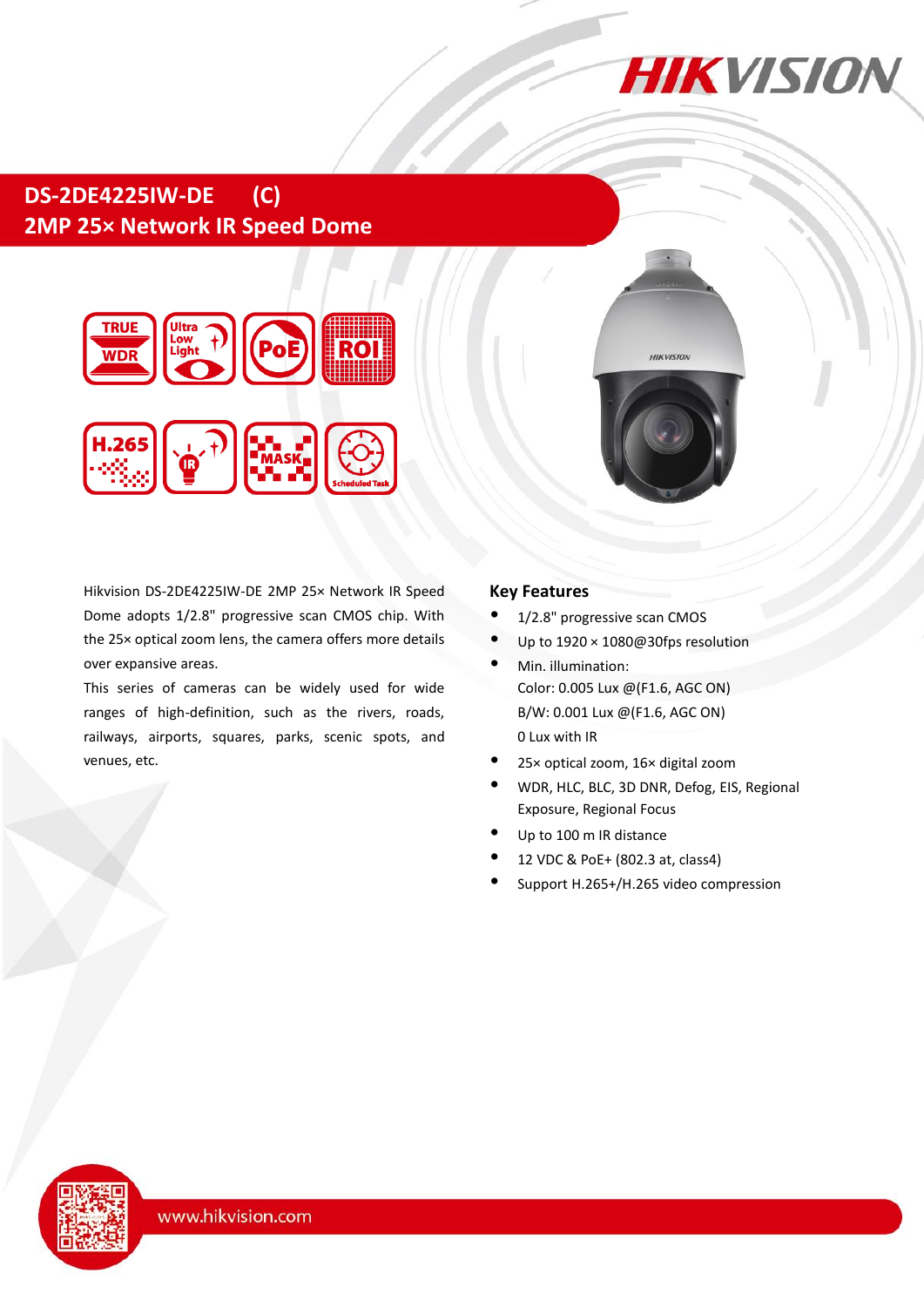

| Specification |  |  |
|---------------|--|--|
|               |  |  |

Y

| <b>Camera Module</b>        |                                                                                                                                                               |  |  |  |
|-----------------------------|---------------------------------------------------------------------------------------------------------------------------------------------------------------|--|--|--|
| Image Sensor                | 1/2.8" progressive scan CMOS                                                                                                                                  |  |  |  |
| Min. Illumination           | Color: 0.005 Lux @(F1.6, AGC ON)<br>B/W: 0.001Lux @(F1.6, AGC ON)<br>0 Lux with IR                                                                            |  |  |  |
| <b>White Balance</b>        | Auto/Manual/ATW (Auto-tracking White Balance)/Indoor/Outdoor/Fluorescent<br>Lamp/Sodium Lamp                                                                  |  |  |  |
| Gain                        | Auto/Manual                                                                                                                                                   |  |  |  |
| <b>Shutter Time</b>         | 50Hz: 1/1 s to 1/30,000 s<br>60Hz: 1/1 s to 1/30,000 s                                                                                                        |  |  |  |
| Day & Night                 | <b>IR Cut Filter</b>                                                                                                                                          |  |  |  |
| Digital Zoom                | $16\times$                                                                                                                                                    |  |  |  |
| Privacy Mask                | 24 programmable privacy masks                                                                                                                                 |  |  |  |
| <b>Focus Mode</b>           | Auto/Semi-automatic/Manual                                                                                                                                    |  |  |  |
| <b>WDR</b>                  | 120 dB WDR                                                                                                                                                    |  |  |  |
| Lens                        |                                                                                                                                                               |  |  |  |
| Focal Length                | 4.8 mm to 120 mm, 25x optical zoom                                                                                                                            |  |  |  |
| Zoom Speed                  | Approx. 3.6 s (optical lens, wide-tele)                                                                                                                       |  |  |  |
| Field of View               | Horizontal field of view: 57.6° to 2.5° (Wide-Tele)<br>Vertical field of view: 34.4° to 1.4° (Wide-Tele)<br>Diagonal field of view: 64.5° to 2.9° (Wide-Tele) |  |  |  |
| <b>Working Distance</b>     | 10 mm to 1500 mm (wide-tele)                                                                                                                                  |  |  |  |
| Aperture Range<br><b>IR</b> | F <sub>1.6</sub> to F <sub>3.5</sub>                                                                                                                          |  |  |  |
| <b>IR Distance</b>          | 100 m                                                                                                                                                         |  |  |  |
| Smart IR                    | Support                                                                                                                                                       |  |  |  |
| <b>PTZ</b>                  |                                                                                                                                                               |  |  |  |
| Movement Range (Pan)        | 360° endless                                                                                                                                                  |  |  |  |
| Pan Speed                   | Configurable, from 0.1°/s to 80°/s,<br>Preset speed: 80°/s                                                                                                    |  |  |  |
| Movement Range (Tilt)       | From -15° to 90° (auto-flip)                                                                                                                                  |  |  |  |
| <b>Tilt Speed</b>           | Configurable, from 0.1°/s to 80°/s<br>Preset Speed: 80°/s                                                                                                     |  |  |  |
| Proportional Zoom           | Support                                                                                                                                                       |  |  |  |
| Presets                     | 300                                                                                                                                                           |  |  |  |
| Patrol Scan                 | 8 patrols, up to 32 presets for each patrol                                                                                                                   |  |  |  |
| Pattern Scan                | 4 pattern scans, record time over 10 minutes for each scan                                                                                                    |  |  |  |
| Power-off Memory            | Support                                                                                                                                                       |  |  |  |
| Park Action                 | Preset/Pattern Scan/Patrol Scan/Auto Scan/Tilt Scan/Random Scan/Frame Scan/Panorama<br>Scan                                                                   |  |  |  |
| <b>3D Positioning</b>       | Support                                                                                                                                                       |  |  |  |
| PTZ Position Display        | Support                                                                                                                                                       |  |  |  |
| <b>Preset Freezing</b>      | Support                                                                                                                                                       |  |  |  |
| <b>Scheduled Task</b>       | Preset/Pattern Scan/Patrol Scan/Auto Scan/Tilt Scan/Random Scan/Frame Scan/Panorama<br>Scan/Dome Reboot/Dome Adjust/Aux Output                                |  |  |  |
| <b>Compression Standard</b> |                                                                                                                                                               |  |  |  |
| Video Compression           | Main Stream: H.265+/H.265/H.264+/H.264<br>Sub-stream: H.265/H.264/MJPEG<br>Third Stream: H.265/H.264/MJPEG                                                    |  |  |  |
| H.264 Type                  | Baseline Profile/Main Profile/High Profile                                                                                                                    |  |  |  |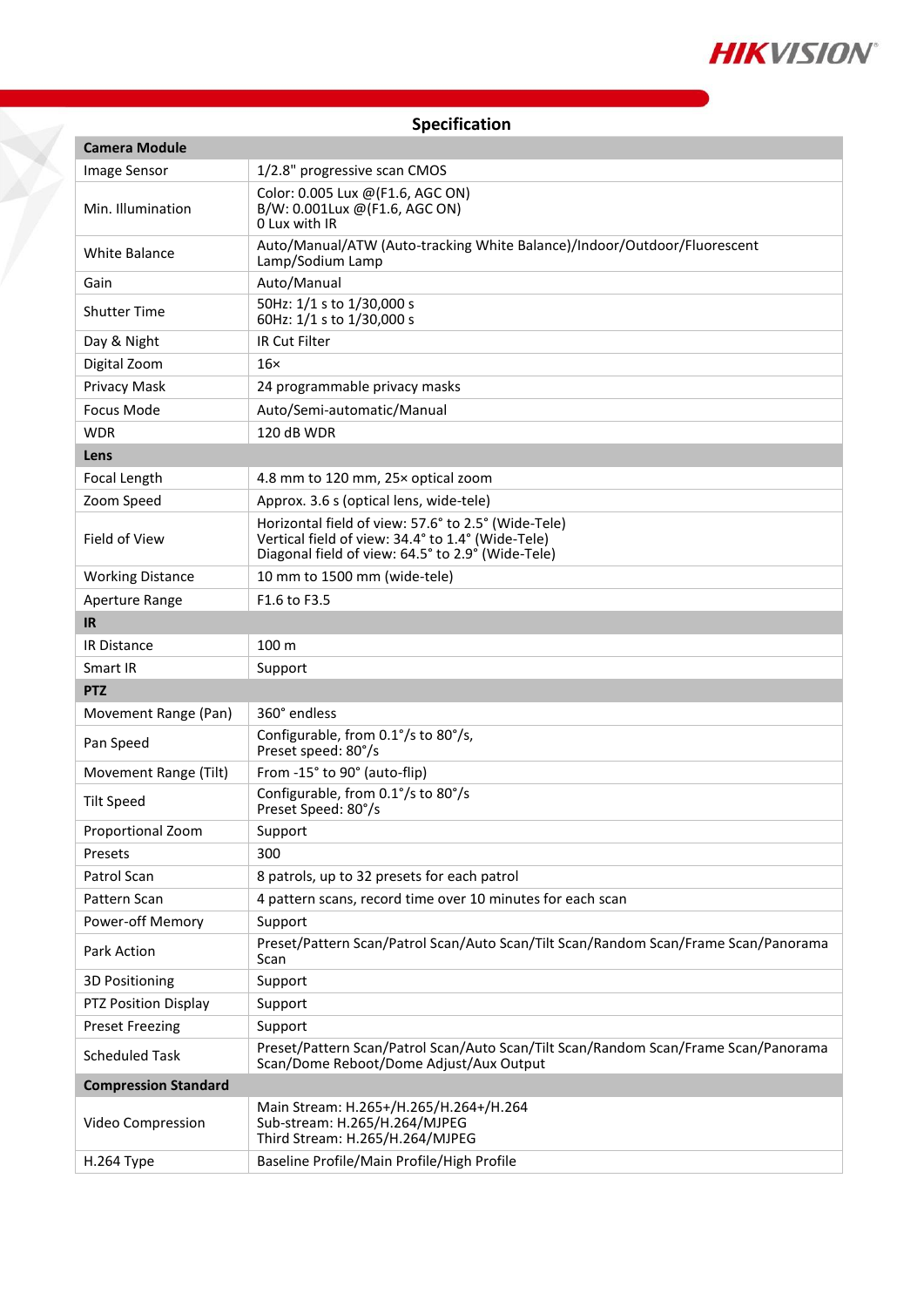

| $H.264+$                   | Support                                                                                                                                                                                  |  |
|----------------------------|------------------------------------------------------------------------------------------------------------------------------------------------------------------------------------------|--|
| H.265 Type                 | Baseline Profile/Main Profile/High Profile                                                                                                                                               |  |
| $H.265+$                   | Support                                                                                                                                                                                  |  |
| Video Bitrate              | 32 Kbps to 16384 Kbps                                                                                                                                                                    |  |
| <b>Audio Compression</b>   | G.711alaw/G.711ulaw/G.722.1/G.726/MP2L2/PCM                                                                                                                                              |  |
| <b>Audio Bitrate</b>       | G.711alaw/G.711ulaw: 64 Kbps<br>G.722.1/G.726: 16 Kbps<br>MP212/PCM: 32 Kbps/64 Kbps/128 Kbps                                                                                            |  |
| <b>SVC</b>                 | Support                                                                                                                                                                                  |  |
| <b>Smart Features</b>      |                                                                                                                                                                                          |  |
| <b>Basic Event</b>         | Motion Detection, Video Tampering Detection, Exception                                                                                                                                   |  |
| Smart Event                | Intrusion Detection, Line Crossing Detection, Region Entrance Detection, Region Exiting<br>Detection, Object Removal Detection, Unattended Baggage Detection                             |  |
| Smart Record               | ANR (Automatic Network Replenishment), Dual-VCA                                                                                                                                          |  |
| <b>ROI</b>                 | Main stream, sub-stream, and third stream respectively support four fixed areas.                                                                                                         |  |
| Image                      |                                                                                                                                                                                          |  |
| Max. Resolution            | $1920 \times 1080$                                                                                                                                                                       |  |
| Main Stream                | 50Hz: 25fps (1920 × 1080, 1280 × 960, 1280 × 720)<br>50fps (1280 × 960, 1280 × 720)<br>60Hz: 30fps (1920 × 1080, 1280 × 960, 1280 × 720)<br>60fps (1280 × 960, 1280 × 720)               |  |
| Sub-Stream                 | 50Hz: 25fps (704 × 576, 640 × 480, 352 × 288)<br>60Hz: 30fps (704 $\times$ 480, 640 $\times$ 480, 352 $\times$ 240)                                                                      |  |
| <b>Third Stream</b>        | 50Hz: 25fps (1920 × 1080, 1280 × 960, 1280 × 720, 704 × 576, 640 × 480, 352 × 288)<br>60Hz: 30fps (1920 × 1080, 1280 × 960, 1280 × 720, 704 × 480, 640 × 480, 352 × 240)                 |  |
| Image Enhancement          | HLC/BLC/3D DNR/Defog/EIS/Regional Exposure/Regional Focus                                                                                                                                |  |
| <b>Network</b>             |                                                                                                                                                                                          |  |
| Network Storage            | Built-in memory card slot, support Micro SD/SDHC/SDXC, up to 256 GB; NAS (NPS, SMB/<br>CIPS), ANR                                                                                        |  |
| Alarm Linkage              | Alarm actions, such as Preset, Patrol Scan, Pattern Scan, Memory Card Video Record,<br>Trigger Recording, Notify Surveillance Center, Upload to FTP/Memory Card/NAS, Send<br>Email, etc. |  |
| Protocols                  | IPv4/IPv6, HTTP, HTTPS, 802.1x, Qos, FTP, SMTP, UPnP, SNMP, DNS, DDNS, NTP, RTSP,<br>RTCP, RTP, TCP/IP, UDP, IGMP, ICMP, DHCP, PPPoE, Bonjour                                            |  |
| API                        | Open-ended, support ONVIF, ISAPI, and CGI, support HIKVISION SDK and Third-Party<br>Management Platform                                                                                  |  |
| Simultaneous Live View     | Up to 20 channels                                                                                                                                                                        |  |
| User/Host                  | Up to 32 users<br>3 levels: Administrator, Operator and User                                                                                                                             |  |
| <b>Security Measures</b>   | User authentication (ID and PW), Host authentication (MAC address); HTTPS encryption;<br>IEEE 802.1x port-based network access control; IP address filtering                             |  |
| Client                     | iVMS-4200, iVMS-4500, iVMS-5200, Hik-Connect                                                                                                                                             |  |
| Web Browser                | IE 8 to 11, Chrome 31.0 to 44, Firefox 30.0 to 51                                                                                                                                        |  |
| Interface                  |                                                                                                                                                                                          |  |
| Audio Interface            | 1-ch audio input and 1-ch audio output                                                                                                                                                   |  |
| Alarm                      | 1-ch alarm input/1-ch alarm output                                                                                                                                                       |  |
| Network Interface          | 1 RJ45 10 M/100 M Ethernet, PoE+ (802.3 at, class4)                                                                                                                                      |  |
| General                    |                                                                                                                                                                                          |  |
| Power                      | 12 VDC and PoE+ (802.3 at, class4)<br>Max.: 18 W (Max. 7W for IR)                                                                                                                        |  |
| <b>Working Temperature</b> | -30°C to 65°C (-22°F to 149°F)                                                                                                                                                           |  |
| <b>Working Humidity</b>    | $\leq 90\%$                                                                                                                                                                              |  |
| Protection Level           | IP66 Standard, TVS 4000V Lightning Protection, Surge Protection and Voltage Transient<br>Protection                                                                                      |  |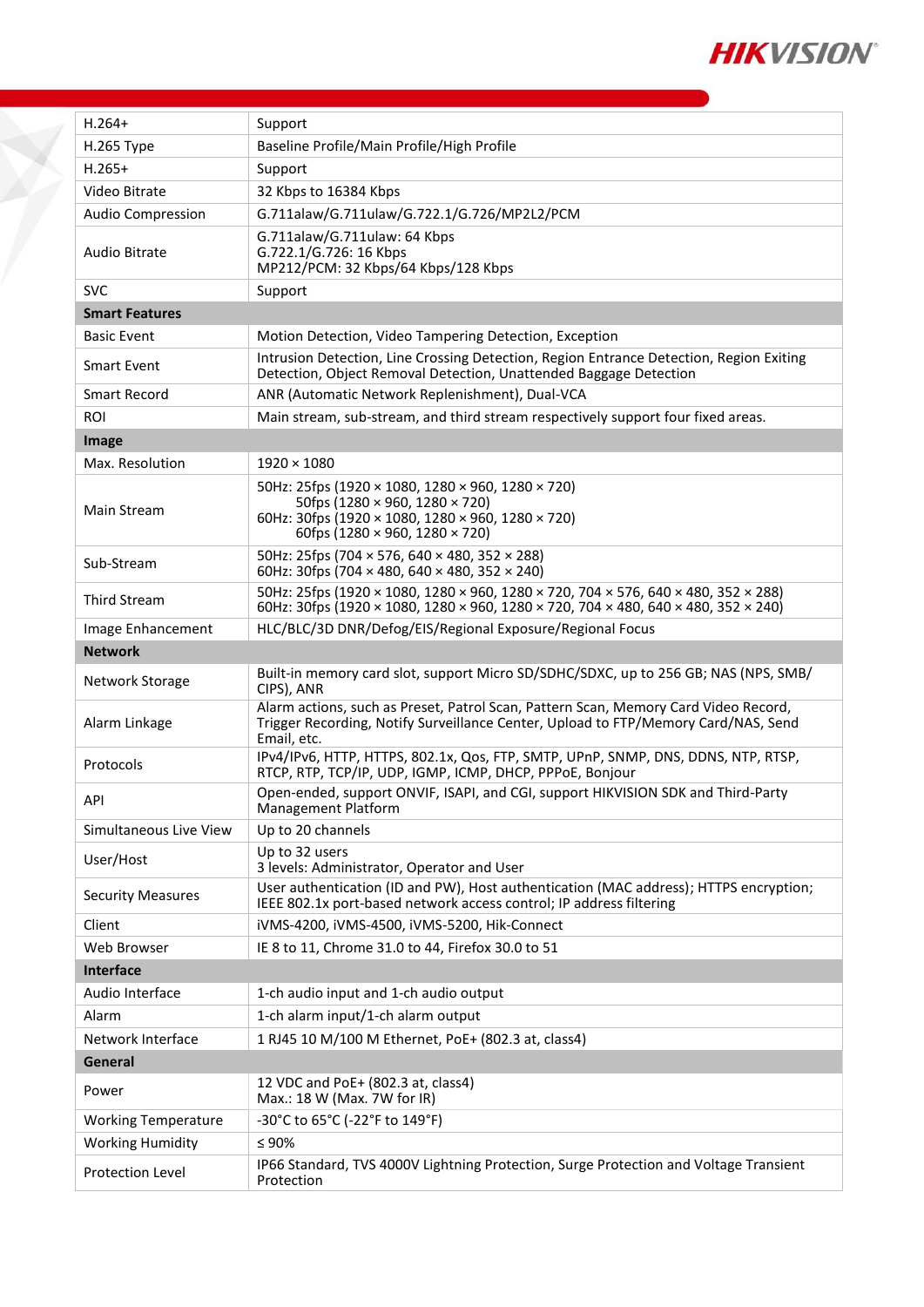

| Material          | ADC 12, PC, PC+10% GF                             |  |
|-------------------|---------------------------------------------------|--|
| <b>Dimensions</b> | $\Phi$ 164.5 mm × 290 mm ( $\Phi$ 6.48" × 11.42") |  |
| Weight            | Approx. 2 kg (4.41 lb)                            |  |
| .                 |                                                   |  |

### **Available Model**

DS-2DE4225IW-DE (C), 12 VDC & PoE+ (802.3 at, class4)

## **Dimensions**





Unit: mm